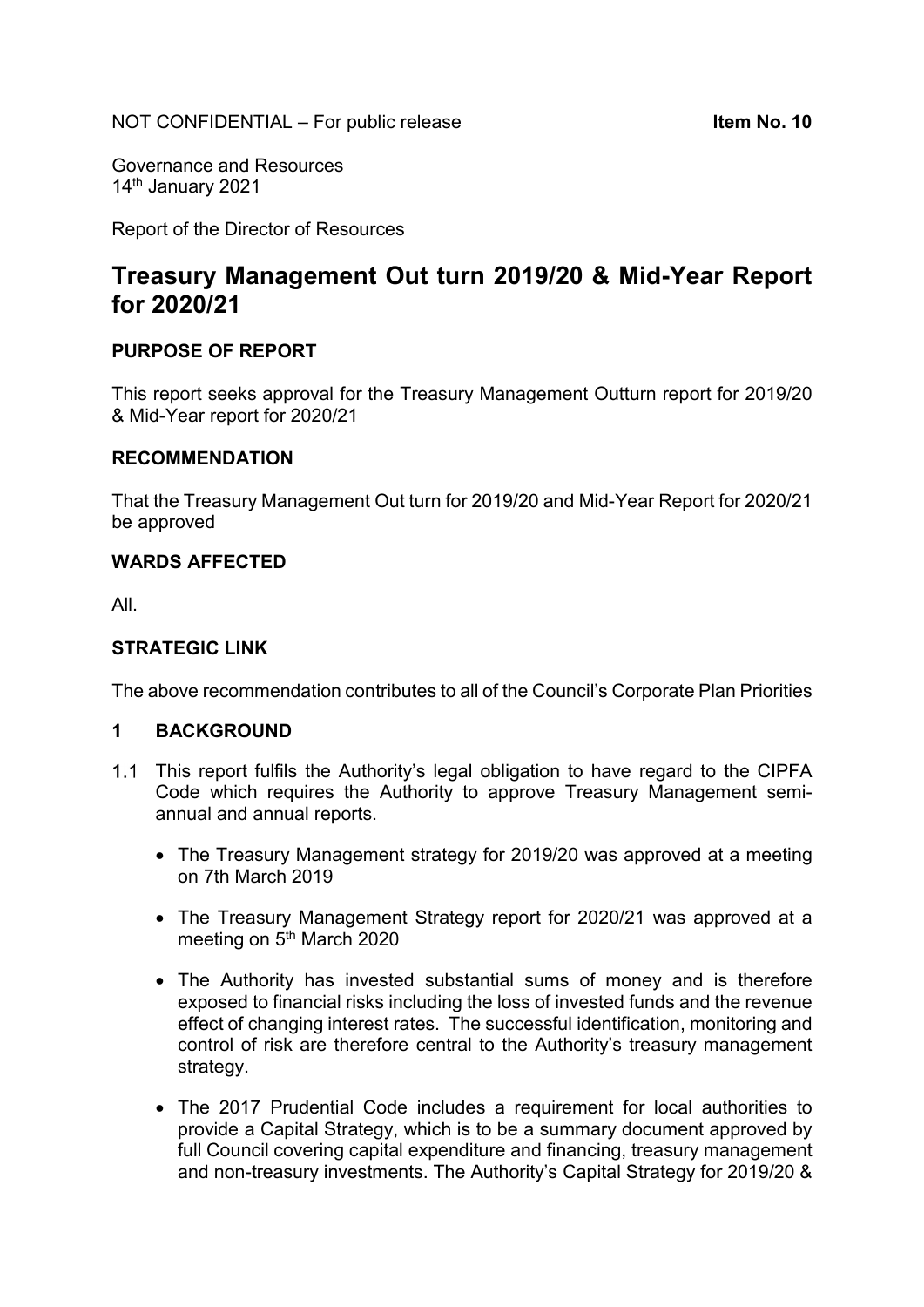2020/21 complying with CIPFA's requirement were approved by Council on 7<sup>th</sup> March 2019 & 5<sup>th</sup> March 2020 respectively.

## 2 REPORT

- 2.1 The Council is required to receive and approve, as a minimum, three main reports each year, which incorporate a variety of policies, estimates and actuals.
- 2.2 The Treasury Strategy The first, and most important, report covers:
	- The treasury management strategy (how the investments and borrowings are to be organised) including treasury indicators); and
	- A treasury management investment strategy (the parameters on how investments are to be managed).
- 2.3 A mid-year treasury management report This updates members with the progress of the capital position, amending prudential indicators as necessary, and whether any policies require revision.
- 2.4 An annual treasury report This provides details of actual treasury operations compared to the estimates within the strategy.

**Scrutiny** 

2.5 The above reports are adequately scrutinised by the Corporate Leadership Team before being recommended to the Council.

External Context

- 2.6 The spread of the coronavirus pandemic dominated during the period as countries around the world tried to manage the delicate balancing act of containing transmission of the virus while easing lockdown measures and getting their populations and economies working again.
- 2.7 The Bank of England (BoE) maintained Bank Rate at 0.1% and its Quantitative Easing programme at £895 billion having extended it by 150 billion. The potential use of negative interest rates was not ruled in or out by BoE policymaker.
- 2.8 Government initiatives continued to support the economy, with the furlough (Coronavirus Job Retention) scheme keeping almost 10 million workers in jobs, grants and loans to businesses and 100 million discounted meals being claimed during the 'Eat Out to Help Out' (EOHO) offer.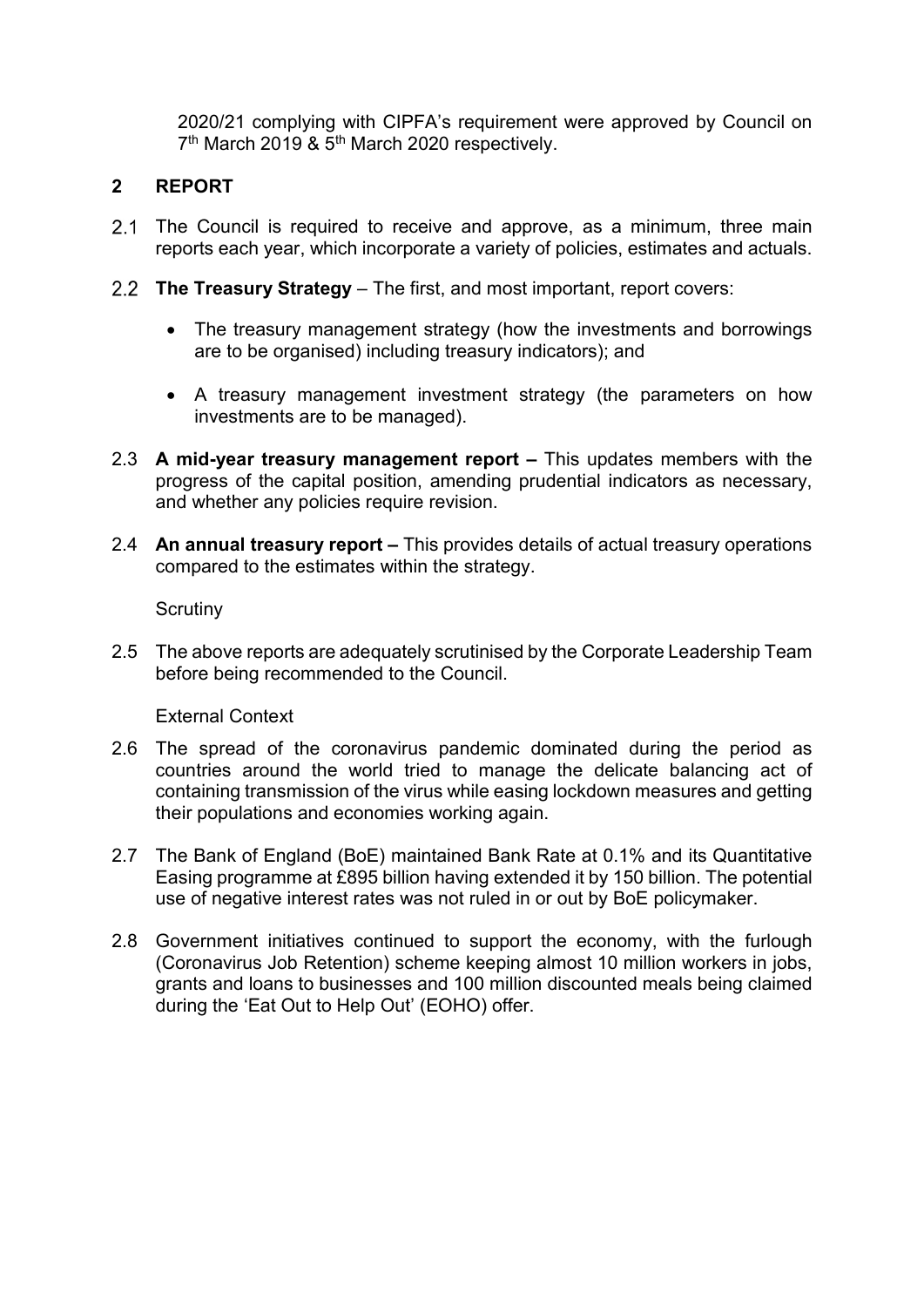- 2.9 Financial markets: The FTSE 100 and 250 have made up around half of their losses at the height of the pandemic in March. Central bank and government stimulus packages continue to support asset prices, but volatility remains. Ultralow interest rates and the flight to quality continued, keeping gilts yields low but volatile over the period with the yield on some short-dated UK government bonds remaining negative.
- 2.10 Credit review: : After spiking in late March as coronavirus became a global pandemic and then rising again in October/November, credit default swap (CDS) prices for the larger UK banks have steadily fallen back to almost pre-pandemic levels. Although uncertainly around COVID-19 related loan defaults lead to banks provisioning billions for potential losses in the first half of 2020, drastically reducing profits, reported impairments for Q3 were much reduced in some institutions. However, general bank profitability in 2020 and 2021 may be significantly lower than in previous years.
- 2.11 The credit ratings for many UK institutions were downgraded on the back of downgrades to the sovereign rating. Credit conditions more generally though in banks and building societies have tended to be relatively benign, despite the impact of the pandemic.
- 2.12 Looking forward, the potential for bank losses to be greater than expected when government and central bank support starts to be removed remains a risk, suggesting a cautious approach to bank deposits in 2021/22 remains advisable.

#### Local Context

2.13 On 31<sup>st</sup> March 2020, the Authority had net investments of £19.6m arising from its revenue and capital income and expenditure. The underlying need to borrow for capital purposes is measured by the Capital Financing Requirement (CFR), while usable reserves and working capital are the underlying resources available for investment. These factors are summarised in Table 1 below.

|                                | 31.3.19   | 31.3.20   |
|--------------------------------|-----------|-----------|
|                                | Actual    | Actual    |
|                                | £'000     | £'000     |
| <b>General Fund CFR</b>        | 5,898     | 5,651     |
| Less: Other debt liabilities * | 151       |           |
| <b>Borrowing CFR</b>           | 5,747     | 5,651     |
| Actual borrowing               | 5,540     | 5,450     |
| Under borrowing                | 297       | 201       |
| Usable reserves                | (19, 311) | (22, 862) |
| Working capital requirement    | 5,079     | 3,182     |
| <b>Total Investments</b>       | (13, 935) | (19,680)  |

Table 1: Balance Sheet Summary

\* finance leases that form part of the Authority's total debt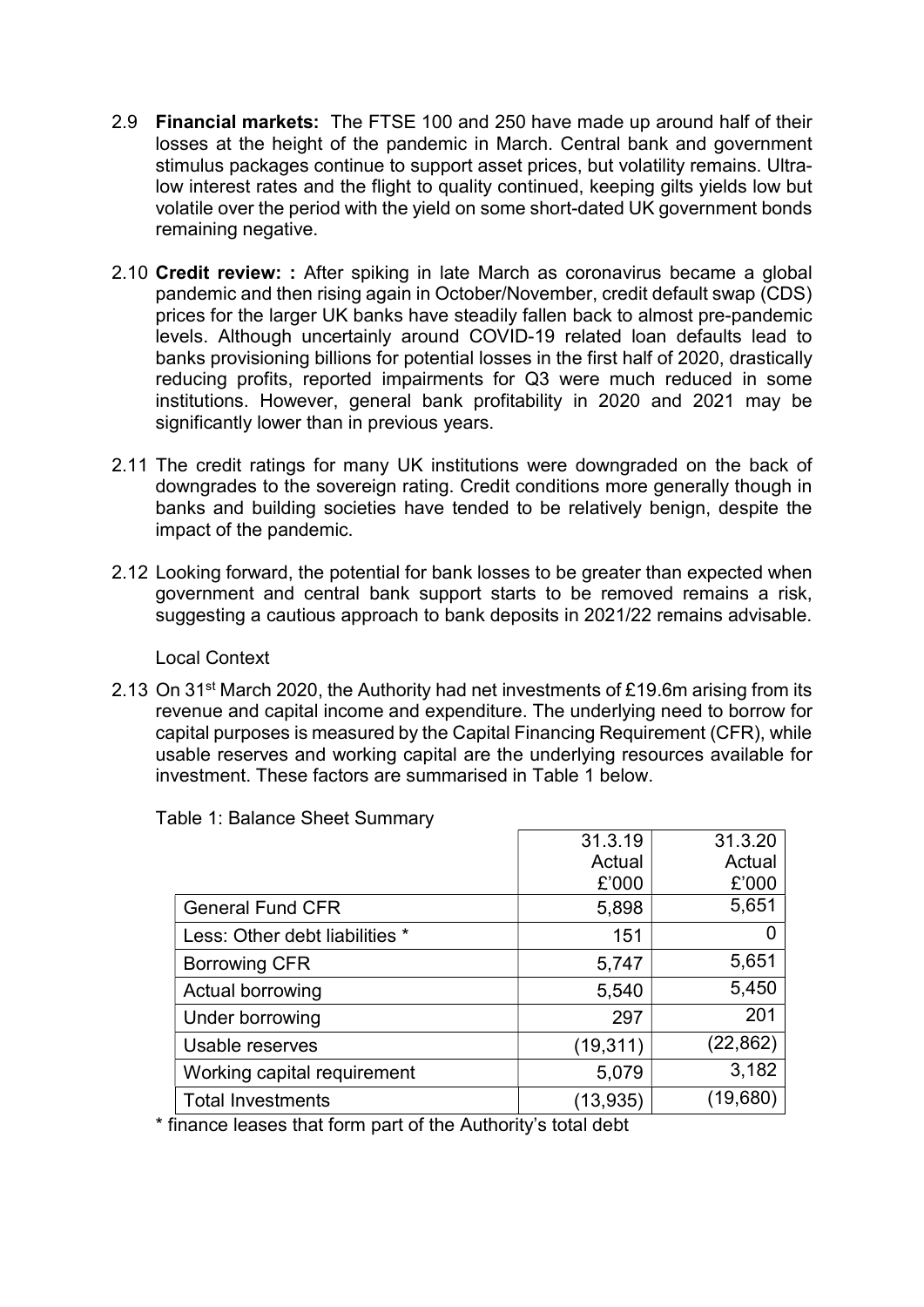- 2.14 Lower official interest rates have reduced the cost of short-term, temporary loans and investment returns from cash assets that can be used in lieu of borrowing. The Authority pursued its strategy of keeping borrowing and investments below their underlying levels, sometimes known as internal borrowing, in order to reduce risk.
- 2.15 The treasury management position on 31<sup>st</sup> March 2020 and the change over the six months to 30<sup>th</sup> September is shown in Table 2 below.

|                          | 31.3.20 | Movement | 30.09.20 | 30.09.20 |
|--------------------------|---------|----------|----------|----------|
|                          | £'000   | £'000    | £'000    | Rate %   |
| <b>Total Borrowing</b>   | 5,450   |          | 5,450    | 4.1      |
| Long-term investments    | 1,000   |          | 1,000    | 4.14     |
| Short-term Investments   | 3,000   | 10,500   | 13,500   | 0.23     |
| Cash & cash equivalents  | 15,680  | (3, 249) | 12,431   | 0.23     |
| <b>Total Investments</b> | 19,680  | 7,251    | 26,931   | 0.36     |
| Net Investments          | 14,230  | 7,251    | 21,481   |          |

Table 2: Treasury Management Summary

 Note: the figures in the table for 31.3.20 are from the balance sheet in the Authority's statement of accounts, but adjusted to exclude operational cash, accrued interest and other accounting adjustments.

#### Borrowing Update

- 2.16 On 9<sup>th</sup> October 2019 the PWLB raised the cost of certainty rate borrowing to 1.8% above UK gilt yields, making it relatively expensive. Market alternatives are available, however the financial strength of individual authorities will be scrutinised by investors and commercial lenders.
- 2.17 The Chancellor's March 2020 Budget statement included significant changes to Public Works Loan Board (PWLB) policy and launched a wide-ranging consultation on the PWLB's future direction.

Borrowing Strategy during the period

- 2.18 At 31st March 2020 the Authority held £5.5m of loans from the Public Works Loan Board, the same as the previous year, as part of its strategy for funding previous years' capital programme.
- 2.19 The Authority's chief objective when borrowing has been to strike an appropriately low risk balance between securing low interest costs and achieving cost certainty over the period for which funds are required, with flexibility to renegotiate loans should the Authority's long-term plans change being a secondary objective.
- 2.20 In keeping with these objectives, no new borrowing was undertaken in the period.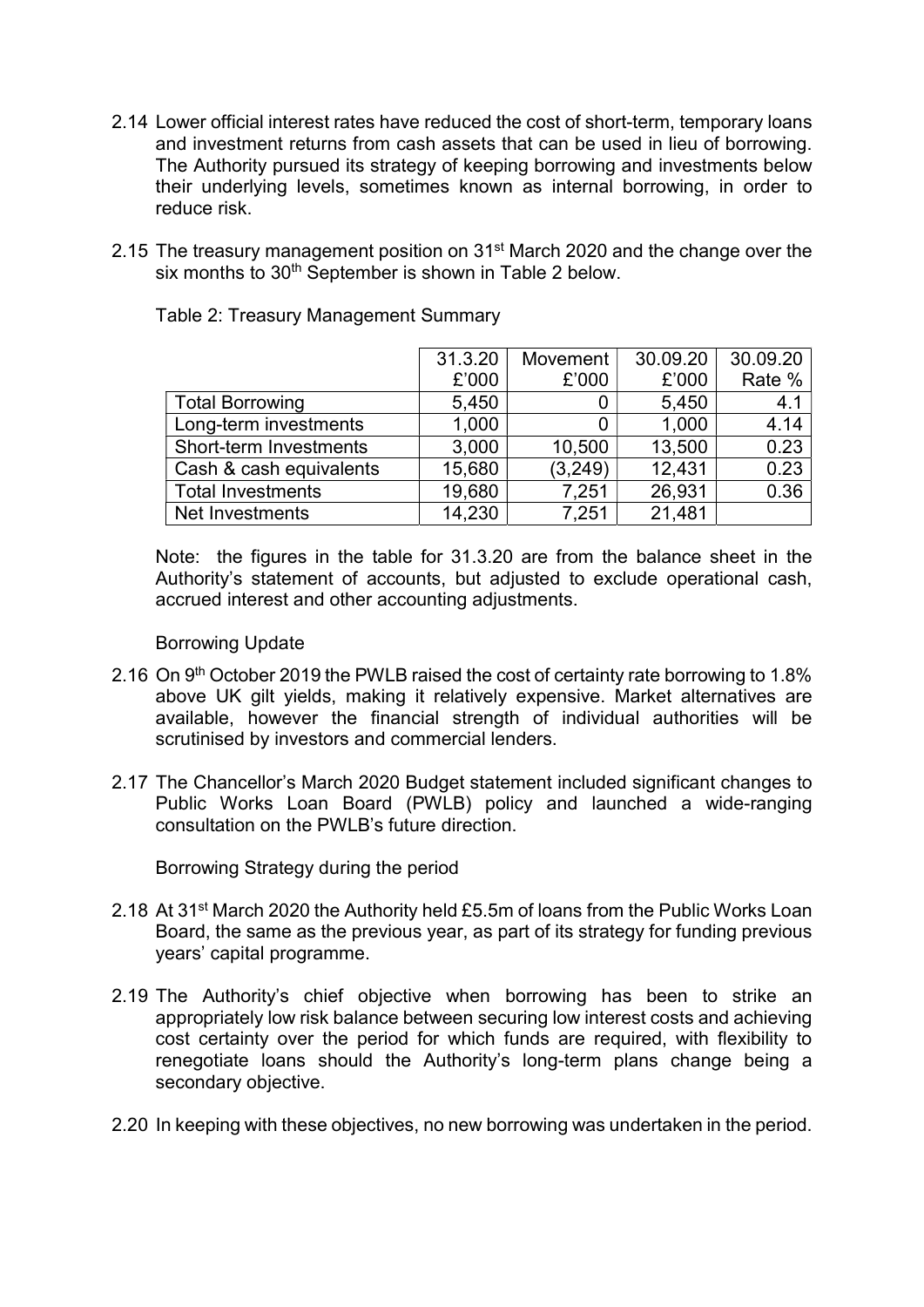2.21 The "cost of carry" analysis performed by the Authority's treasury management advisor Arlingclose did not indicate and value in borrowing in advance for future years' planned expenditure and therefore none was taken.

### Treasury Investment Activity

- 2.22 Both the CIPFA Code and government guidance require the Authority to invest its funds prudently, and to have regard to the security and liquidity of its treasury investments before seeking the optimum rate of return, or yield. The Authority's objective when investing money is to strike an appropriate balance between risk and return, minimising the risk of incurring losses from defaults and the risk of receiving unsuitably low investment income.
- 2.23 Continued downward pressure on short-dated cash rates brought net returns on sterling "low volatility net asset value money market funds" (LVNAV MMFs) close to zero even after some managers have temporarily lowered their fees. At this stage net negative returns are not the central case of most MMF managers over the short-term, and fee waivers should maintain positive net yields, but the possibility cannot be ruled out.
- 2.24 On 25<sup>th</sup> September the overnight, 1- and 2-week deposit rates on Debt Management Account Deposit Facility (DMADF) deposits dropped below zero percent to -0.03%, the rate was 0% for 3-week deposits and 0.01% for longer maturities.
- 2.25 The return on Money Market Funds net of fees also fell over the six months and for many funds net returns range between 0% and 0.1%. In many instances, the fund management companies have temporarily lowered or waived fees to maintain a positive net return.
- 2.26 In the light of the pandemic crisis and the likelihood of unexpected calls on cash flow, the Authority kept more cash available at very short notice than is normal. Liquid cash was diversified over several counterparties and/or Money Market Funds to manage both credit and liquidity risks.
- 2.27 The progression of risk and return metrics are shown in the extracts from Arlingclose's quarterly investment benchmarking in Table 3 below.

| <b>Table 0. INVESTING IN DETICITION INTIG</b><br>празагу шурэанствэ таанадса шттоаэр |        |                      |         |          |            |  |  |  |  |  |
|--------------------------------------------------------------------------------------|--------|----------------------|---------|----------|------------|--|--|--|--|--|
|                                                                                      | Credit | Credit               | Bail-in | Weighted | Rate<br>of |  |  |  |  |  |
|                                                                                      | Score* | Exposure**<br>Rating |         | Average  | Return     |  |  |  |  |  |
|                                                                                      |        |                      |         | Maturity | (Total     |  |  |  |  |  |
|                                                                                      |        |                      |         | (days)   | Portfolio) |  |  |  |  |  |
| 31.03.2020                                                                           | 4.17   | AA-                  | 73%     | 5        | 0.54       |  |  |  |  |  |
| 30.09.2020                                                                           | 4.11   | AA-                  | 48%     | 45       | 0.14       |  |  |  |  |  |
| <b>Similar LAs</b>                                                                   | 4.15   | AA-                  | 65%     | 51       | $-0.87$    |  |  |  |  |  |
| <b>All LAs</b>                                                                       | 4.16   | AA-                  | 64%     | 18       | $-0.46$    |  |  |  |  |  |

Table 3: Investment Benchmarking – Treasury investments managed in-house

The lower the risk the lower the score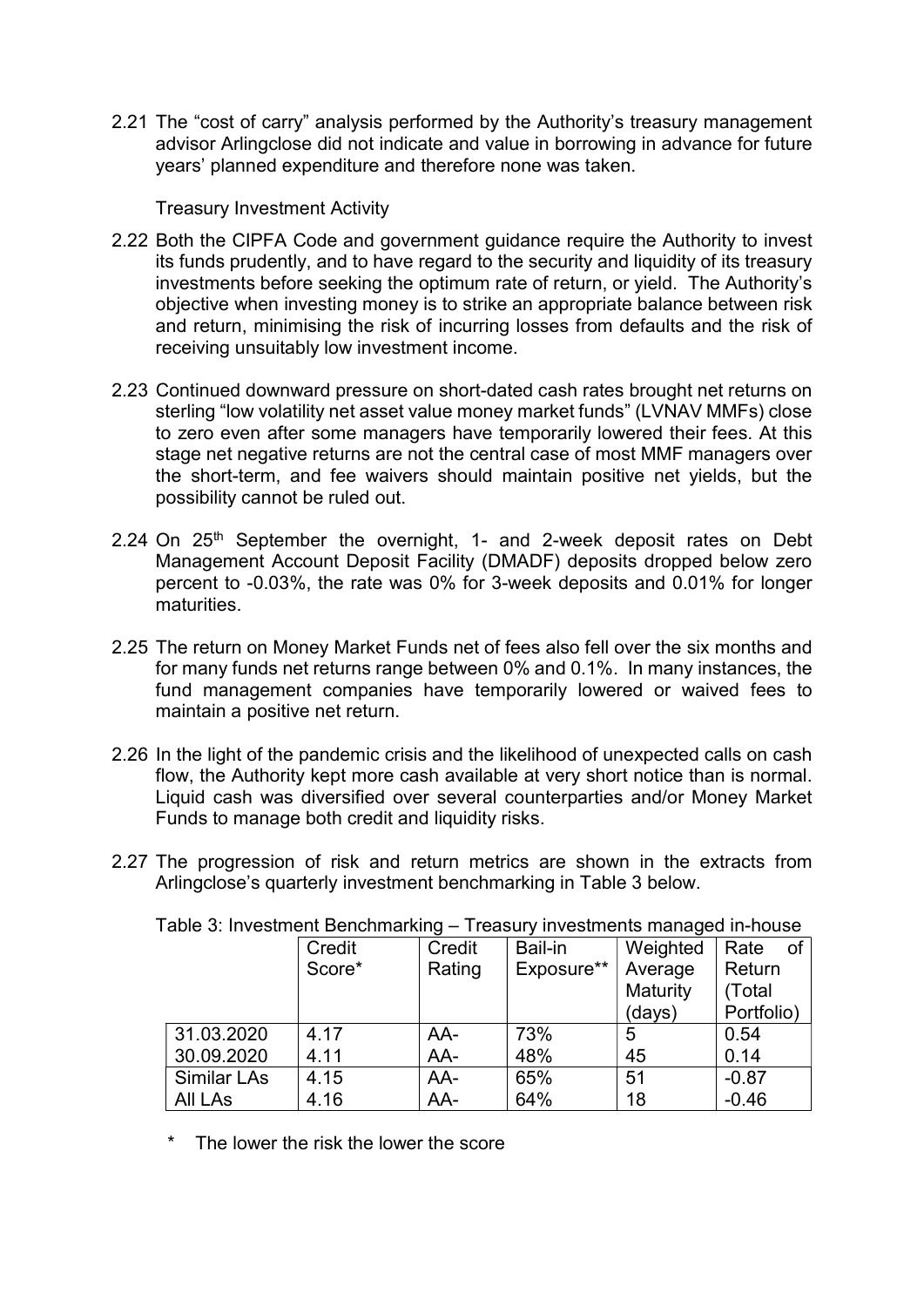\*\* Banking reform legislation exposes the council to bail-in risk on all unsecured bank deposits. The risk of bail-in is effective at the point when banks are considered to be underperforming rather than once they have failed. With larger entities either exempt or not exposed, local authorities will be one of the primary bail-in targets with a potential loss of 100% of the deposit. The council manages this risk by diversifying its investments over a number of investment vehicles. Secure deposits are longer in duration and an element of the council's investments must remain liquid to fund cash flow requirements, resulting in some bail-in risk being inherent in the Council's investment portfolio.

Externally Managed Pooled Funds:

- 2.28 £1m of the Authority's investments are held in externally managed strategic pooled property funds where short-term security and liquidity are lesser considerations, and the objectives instead are regular revenue income and longterm price stability. These funds generated dividends of £40,486 in the year to 31st March 20 (4.23%), which is used to support services in year. This fund is intended to be held long term and is subject to capital volatility. The authority invested 1m into the fund. The capital value of the fund at  $30<sup>th</sup>$  September 2020 is £0.86m
- 2.29 In a relatively short period since the onset of the COVID-19 pandemic in March and the ensuing enforced lockdown in many jurisdictions, the global economic fallout has been sharp and large. Market reaction was extreme with large falls in equities, corporate bond markets and, to some extent, real estate echoing lockdown-induced paralysis and the uncharted challenges for governments, business and individuals.
- 2.30 The Authority has invested in property funds. The falls in the capital values of the underlying assets, in particular bonds and equities were reflected in the 31<sup>st</sup> March 2020 fund valuations with funds registering negative capital returns over a 12-month period. . The capital value of the property fund is below that at 31<sup>st</sup> March. Market values at 31<sup>st</sup> March and 30<sup>th</sup> September 2020 are as shown in Table 3, above.
- 2.31 Similar to many other property funds, dealing (i.e. buying or selling units) in the CCLA Local Authorities Property Fund was suspended by the fund in March 2020. The relative infrequency of property transactions in March as the pandemic intensified meant that it was not possible for valuers to be confident that their valuations correctly reflected prevailing conditions. To avoid material risk of disadvantage to buyers, sellers and holders of units in the property fund, the management company was obliged to suspend transactions until the required level of certainty is re-established. The dealing suspension was lifted in September 2020. There has also been a change to redemption terms for the CCLA Local Authorities Property Fund; from September 2020 investors are required to give at least 90 calendar days' notice for redemptions.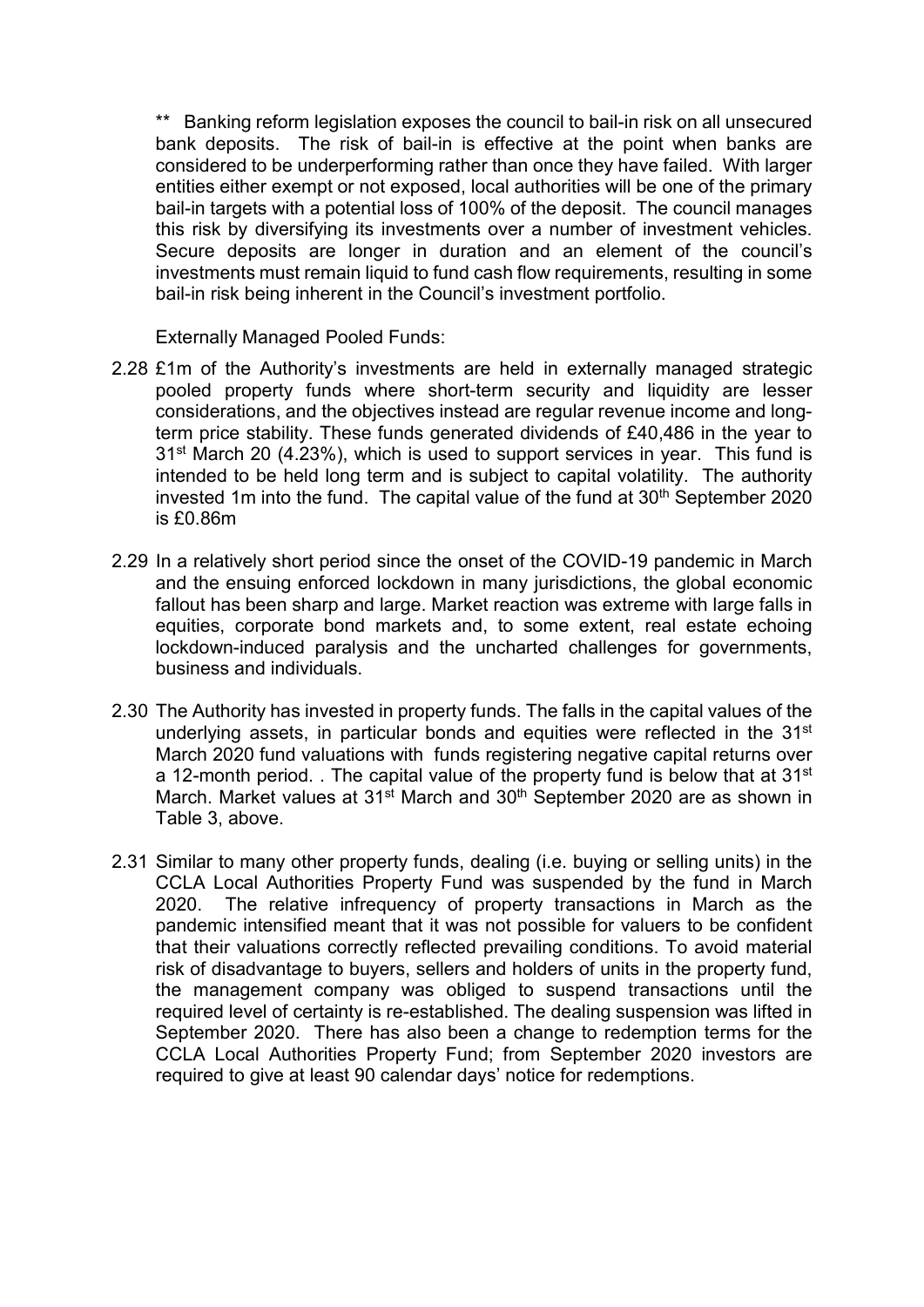- 2.32 Because the Authority's externally managed funds have no defined maturity date, but are available for withdrawal after a notice period, their performance and continued suitability in meeting the Authority's investment objectives are regularly reviewed. Strategic fund investments are made in the knowledge that capital values will move both up and down on months, quarters and even years; but with the confidence that over a three- to five-year period total returns will exceed cash interest rates.
- 2.33 In 2020/21 the Authority expects to receive significantly lower income from its cash and short-dated money market investments and from its externally managed funds than it did in 2019/20 and earlier years. Dividends and income paid will ultimately depend on many factors including but not limited to the duration of COVID-19 and the extent of its economic impact.

Non-Treasury Investments

- 2.34 The definition of investments in CIPFA's revised Treasury Management Code covers all the financial assets of the Authority as well as other non-financial assets which the Authority holds primarily for financial return. This is replicated in the Investment Guidance issued by the Ministry of Housing, Communities and Local Government (MHCLG) and Welsh Government, in which the definition of investments is further broadened to also include all such assets held partially for financial return.
- 2.35 The Authority holds such investments in directly owned property, valued at £1.586m at 31 March 2020. These investments generated £101,000 of investment income for the Authority after taking account of direct costs, representing a rate of return of 6.37%.

Estimates for income 2020/21

- 2.36 The corporate world is still adjusting to the economic shock, with probably more to come, and it is still too early to tell which companies will withstand the economic damage in the short- to medium-term or which will choose to conserve cash in very difficult economic conditions simply to survive.
- 2.37 Investment income in the Authority's 2020/21 budget was set against a very different economic backdrop. Bank Rate, which was 0.75% in January/February 2020, now stands at 0.1%. Interest earned from short-dated money market investments will be significantly lower than originally anticipated. In relation to income from the Authority's externally managed strategic funds, dividends and income distributions will ultimately depend on many factors including, but not limited to, the duration of COVID-19 and the extent of its economic impact, the fund's sectoral asset allocation, securities held/bought/sold; and, in the case of equities, the enforced or voluntary dividend cuts or deferral.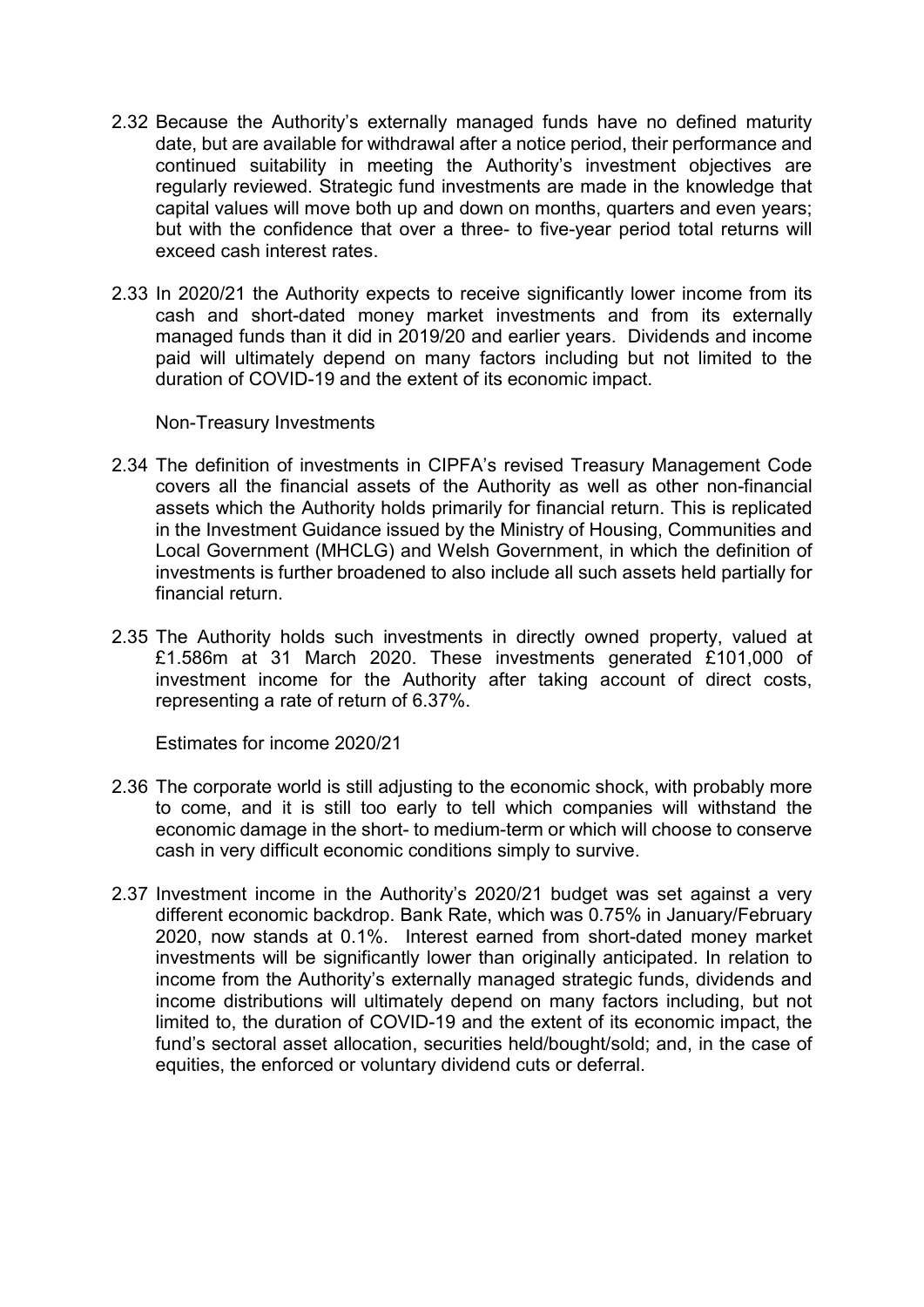2.38 The Authority will be reviewing its expectations for investment income in 2020/21 and has made an adjustment to the expected income on internally managed funds of £36,000. Further adjustment is needed to reduce investment income expected on the property fund of 20% which equates to a further drop of £8,000.

**Compliance** 

- 2.39 2019/20: All treasury management activities undertaken during financial year 2019/20 complied fully with the CIPFA Code of Practice and the Authority's approved Treasury Management Strategy
- 2.40 2020/21: On 1<sup>st</sup> April 2020 the Authority received central government funding to support small and medium businesses during the coronavirus pandemic through grant schemes. £36.2m was received, and temporarily invested in shortdated, liquid instruments such as Money Market Funds, other Local Authorities and the Debt Management Office.
- 2.41 The significant amount of funding received (which had not been foreseen when the Treasury Management Strategy was approved by Council on 5 March 2020) and the limits on counterparties deemed by our Treasury Management Strategy caused a breach of up to £8m for a period of 34 days. The excess funds were diversified over a range of money market funds and had a credit rating of AA-, therefore the financial risk was low. This breach was reported to the Council's monitoring office and was rectified on the  $5<sup>th</sup>$  May 2020. The Grant money was disbursed by the end of September.

|  |  |  |  |  |  | 2.42 Compliance with specific investment limits is demonstrated in table 4 below. |
|--|--|--|--|--|--|-----------------------------------------------------------------------------------|
|--|--|--|--|--|--|-----------------------------------------------------------------------------------|

|                  | 31.03.20         | Limit            | <b>First Half</b> | 30.09.20         | Limit          | Complied   |
|------------------|------------------|------------------|-------------------|------------------|----------------|------------|
|                  |                  | 2019/20          | Maximum           |                  | 2020/21        |            |
|                  | £                | £                | £                 | £                | £              |            |
| <b>Banks</b>     | 3.7 <sub>m</sub> | 6 <sub>m</sub>   | 5.3m              | 2.6 <sub>m</sub> | 6 <sub>m</sub> | Yes        |
| (Lloyds)         |                  |                  |                   |                  |                |            |
| UK               | 5m               | <b>Unlimited</b> | 30 <sub>m</sub>   | 13.5m            | Unlimited      | <b>Yes</b> |
| Government       |                  |                  |                   |                  |                |            |
| (including       |                  |                  |                   |                  |                |            |
| Local            |                  |                  |                   |                  |                |            |
| Authorities)     |                  |                  |                   |                  |                |            |
| Certificates     | 1 <sub>m</sub>   | 3m               | 1 <sub>m</sub>    | $\overline{0}$   | 3m             | Yes        |
| of Deposit       |                  |                  |                   |                  |                |            |
| Money            | 9m               | 12m              | 24m               | 9.8 <sub>m</sub> | 16m            | $No*$      |
| Market           |                  |                  |                   |                  |                |            |
| <b>Funds</b>     |                  |                  |                   |                  |                |            |
| <b>Strategic</b> | 1 <sub>m</sub>   | 5 <sub>m</sub>   | 1 <sub>m</sub>    | 1 <sub>m</sub>   | 5m             | Yes        |
| <b>Funds</b>     |                  |                  |                   |                  |                |            |

Table 4: Investment Limits

\* See paragraph 2.6.2 above.

<sup>2.43</sup> Compliance with the authorised limit and operational boundary for external debt is demonstrated in table 5 below.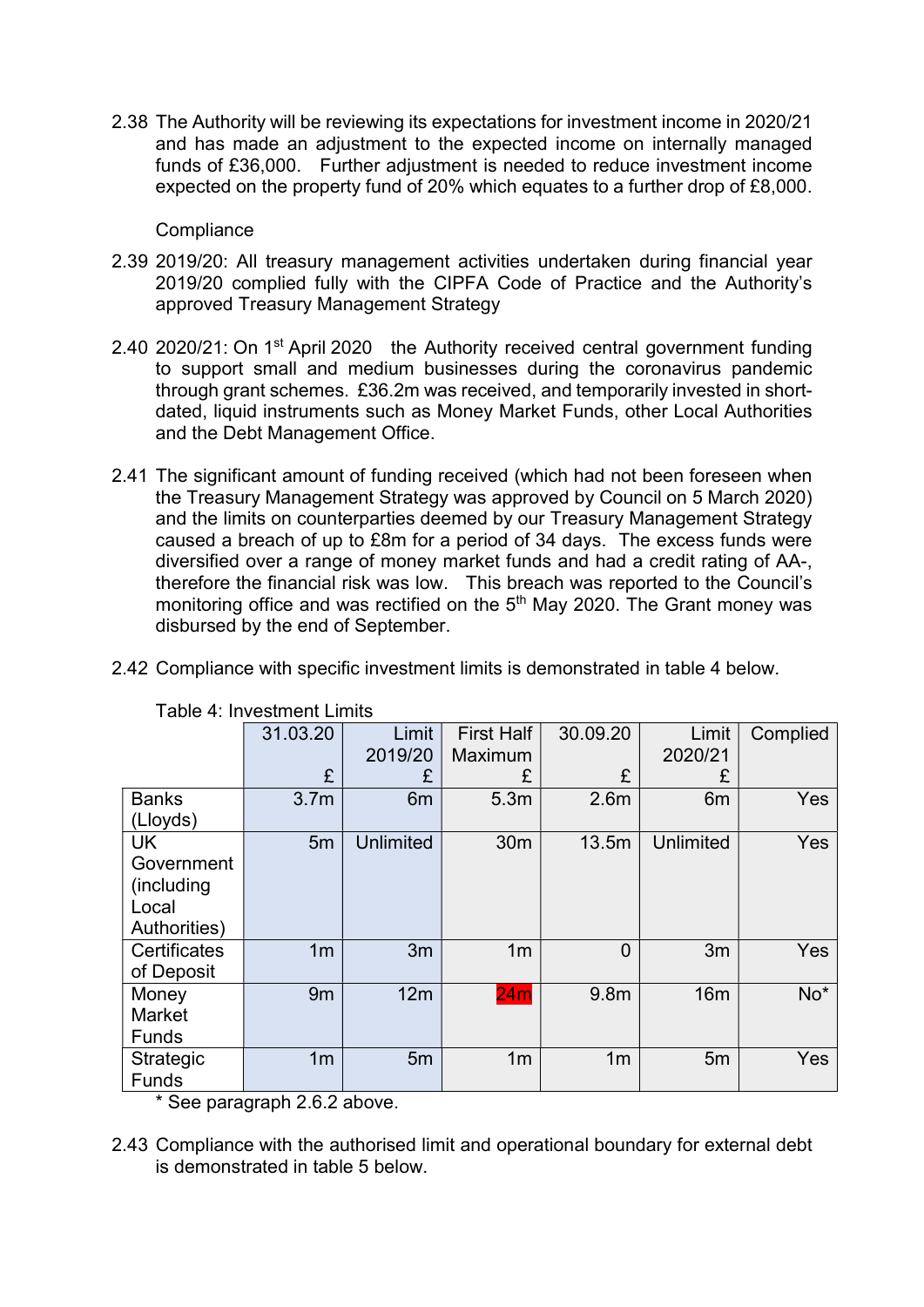Table 5: Debt Limits

|                  | $31.3.20 \mid 30.9.20$<br>Actual<br>Actual<br>£000<br>£000 |       | Operational   Authorised<br><b>Boundary</b><br>£000 | Limit<br>£000 | Complied?<br>Yes/No |
|------------------|------------------------------------------------------------|-------|-----------------------------------------------------|---------------|---------------------|
| <b>Borrowing</b> | 5,450                                                      | 5.450 | 9,000                                               | 11,000        | Yes                 |
| Total debt       | 5,450                                                      | 5.450 | 9,000                                               | 11,000        | Yes                 |

 Note: Since the operational boundary is a management tool for in-year monitoring it is not significant if the operational boundary is breached on occasions due to variations in cash flow, and this is not counted as a compliance failure.

Treasury Management Indicators

- 2.44 The Authority measures and manages its exposures to treasury management risks using the following indicators.
- 2.45 Security: The Authority has adopted a voluntary measure of its exposure to credit risk by monitoring the value-weighted average

|                                    | $31.3.20 \mid 30.9.20$ | Actual | 2020/21<br>Target | Complied? |
|------------------------------------|------------------------|--------|-------------------|-----------|
| Portfolio average credit<br>rating | AA-                    | AA-    | AA-               | Yes       |

2.46 Liquidity: The Authority has adopted a voluntary measure of its exposure to liquidity risk by monitoring the amount of cash available to meet unexpected payments within a rolling three-month period, without additional borrowing / it can borrow each period without giving prior notice.

|                                                                                  | $31.3.20 \mid 30.9.20$ |        | 2020/21 | Complied? |
|----------------------------------------------------------------------------------|------------------------|--------|---------|-----------|
|                                                                                  | Actual                 | Actual | Target  |           |
| Total cash available within<br>3 months                                          | £15m                   | £14.8m | £6m     | Yes       |
| Total sum borrowed in<br>past 3 months without $\vert 0 \rangle$<br>prior notice |                        |        |         | Yes       |

2.47 Interest Rate Exposures: This indicator is set to control the Authority's exposure to interest rate risk. The upper limits on one year's revenue impact of a 1% rise or fall in interest was:

|                                          | 31.3.20 Actual | 2019/20 Limit |
|------------------------------------------|----------------|---------------|
| Upper limit on one-year revenue   10,151 |                | 154,500       |
| impact of a 1% rise in interest rates    |                |               |
| Upper limit on one-year revenue   10,151 |                | 110,500       |
| impact of a 1% fall in interest rates    |                |               |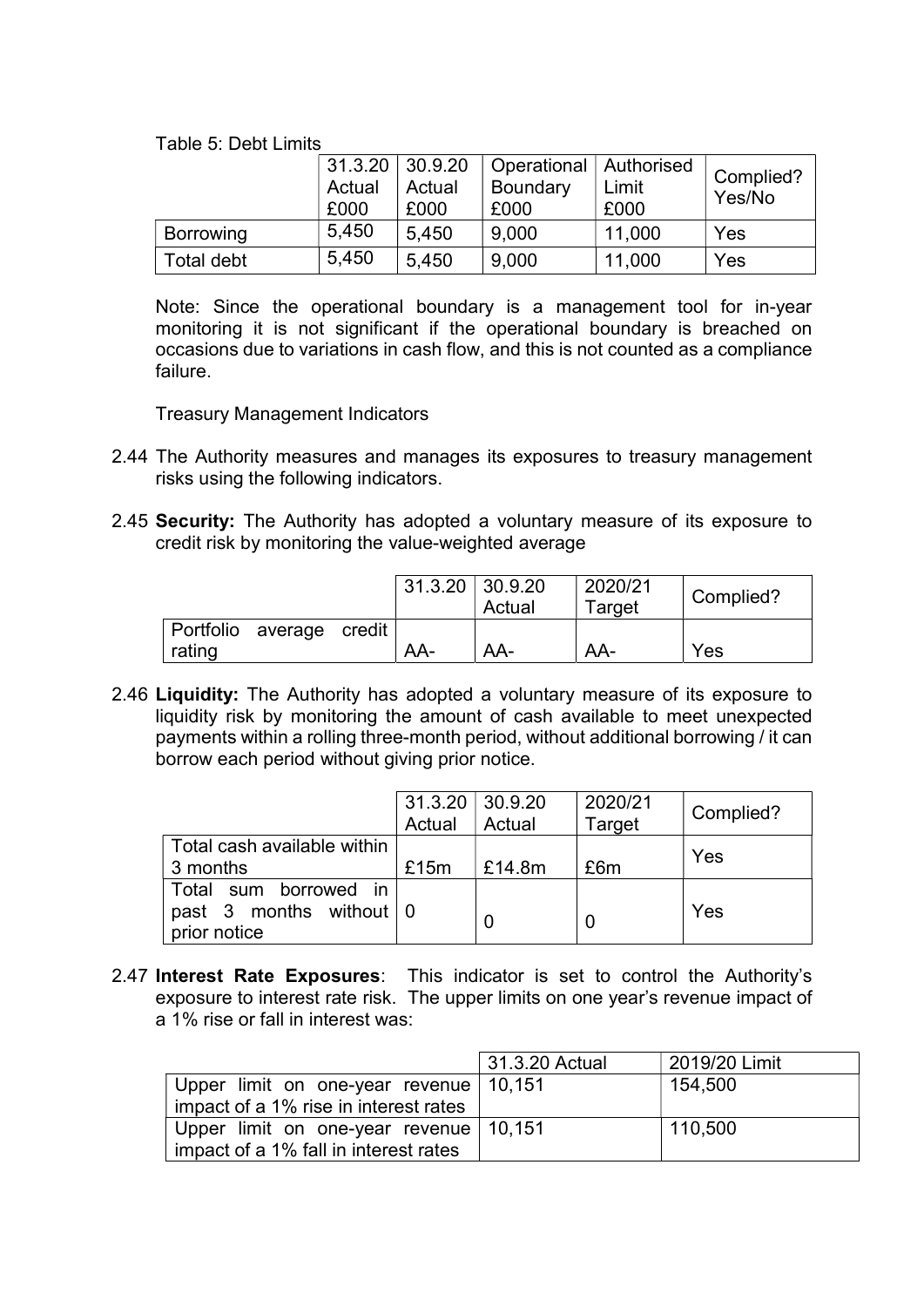- 2.48 Fixed rate investments and borrowings are those where the rate of interest is fixed for at least 12 months, measured from the start of the financial year or the transaction date if later. All other instruments are classed as variable rate.
- 2.49 Maturity Structure of Borrowing: This indicator is set to control the Authority's exposure to refinancing risk. The upper and lower limits on the maturity structure of all borrowing were:

|                                                                                        | 31.3.20<br>Actual | 30.9.20<br>Actual | Upper<br>Limit | Complied? |
|----------------------------------------------------------------------------------------|-------------------|-------------------|----------------|-----------|
| Under 12 months                                                                        |                   | O                 | 50%            | Yes       |
| 12 months and within 24 months                                                         |                   | 0                 | 50%            | Yes       |
| 24 months and within 5 years                                                           |                   | 0                 | 50%            | Yes       |
| 5 years and within 10 years                                                            |                   | O                 | 75%            | Yes       |
| years and above (please<br>10<br>meaningful<br>break this into<br>periods if required) | 100%              | 100%              | 100%           | Yes       |

- 2.50 Time periods start on the first day of each financial year. The maturity date of borrowing is the earliest date on which the lender can demand repayment.
- 2.51 Principal Sums Invested for Periods Longer than a year: The purpose of this indicator is to control the Authority's exposure to the risk of incurring losses by seeking early repayment of its investments. The limits on the long-term principal sum invested to final maturities beyond the period end were:

|                                                | Actual<br>31.3.20 | 2020/21 | 2021/22 | 2022/23 |
|------------------------------------------------|-------------------|---------|---------|---------|
| Actual principal invested<br>beyond year end   | £1m               |         |         |         |
| Limit on principal invested<br>beyond year end | £3m               | £3m     | £3m     | £3m     |
| Complied?                                      | Yes               | Yes     | Yes     | Yes     |

## 3 RISK ASSESSMENT

Legal

3.1 This report fulfils the Authority's legal obligation to have regard to the CIPFA Code which requires the Authority to approve Treasury Management semiannual and annual reports and as such the legal risk is low

Financial

3.2 The 2019/20 accounts have been prepared in accordance with proper practices, and have been audited. There is therefore no financial risk arising from this report in respect of 2019/20.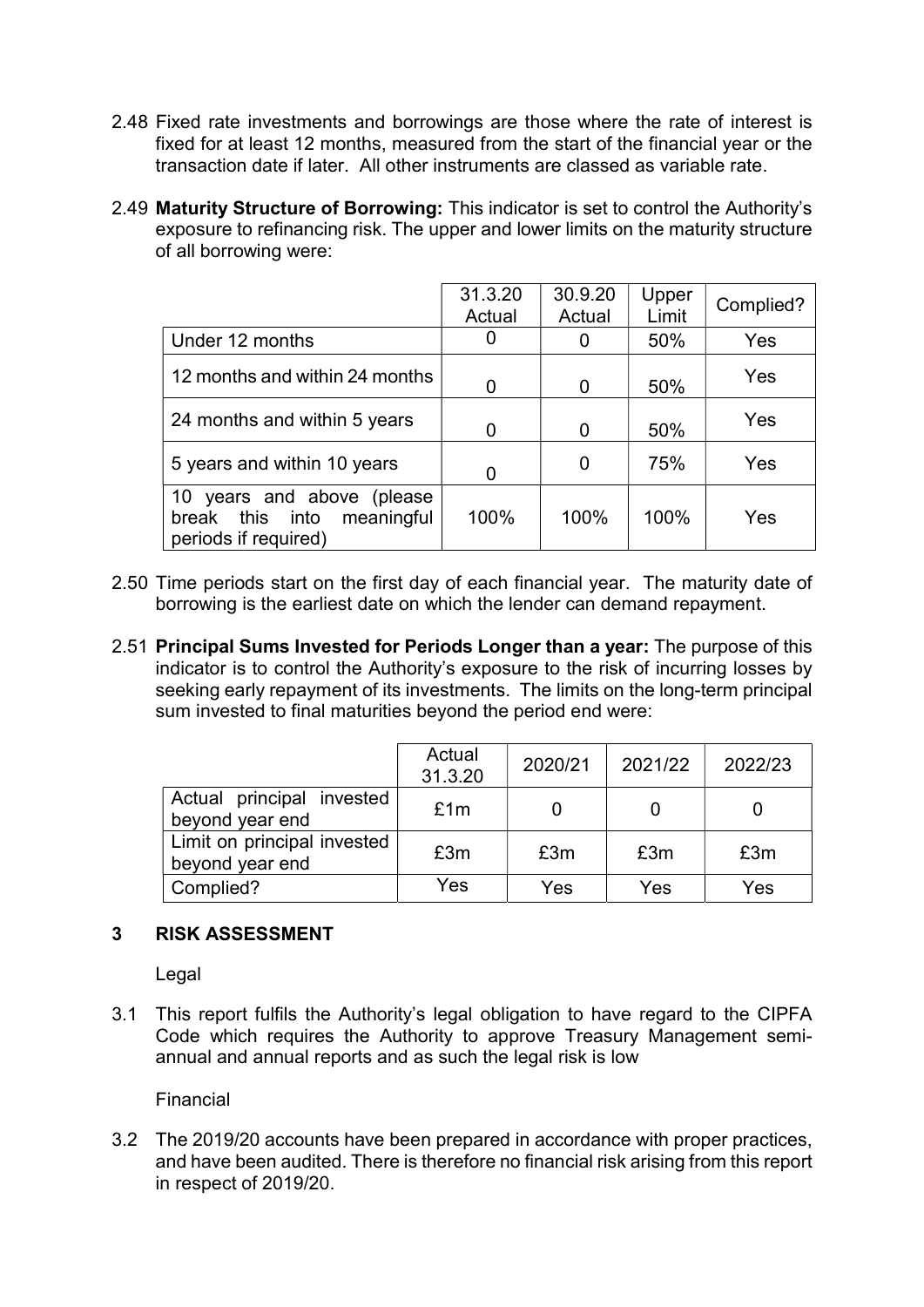- 3.3 For 2020/21, as set out in paragraph 2.5.17 of this report, investment income will be much lower than was anticipated when the budget was set. It is expected that the overall reduction in investment income for 2020/21 could be around £44,000. Investment income is expected to remain low for much of 2021/22. The revised levels of investment income will be built into the revised budget for 2020/21 and the proposed budget for 2021/22, to be considered by Council on 4 March 2021.
- 3.4 The financial risk is therefore is assessed as medium.

## 4 OTHER CONSIDERATIONS

In preparing this report, the relevance of the following factors has also been considered: prevention of crime and disorder, equalities, environmental, climate change, health, human rights, personnel and property.

## 5 CONTACT INFORMATION

For further information contact:

 Karen Henriksen, Director of Resources Telephone: 01629 761284 E-mail: karen.henriksen@derbyshiredales.gov.uk

 Paul Frith, Financial Services Manager Telephone: 01629 761214 E-mail: paul.frith@derbyshiredales.gov.uk

## 6 BACKGROUND PAPERS

None

## 7 ATTACHMENTS

Appendix 1 – Arlingclose Economic & Interest Rate Forecast – December 2020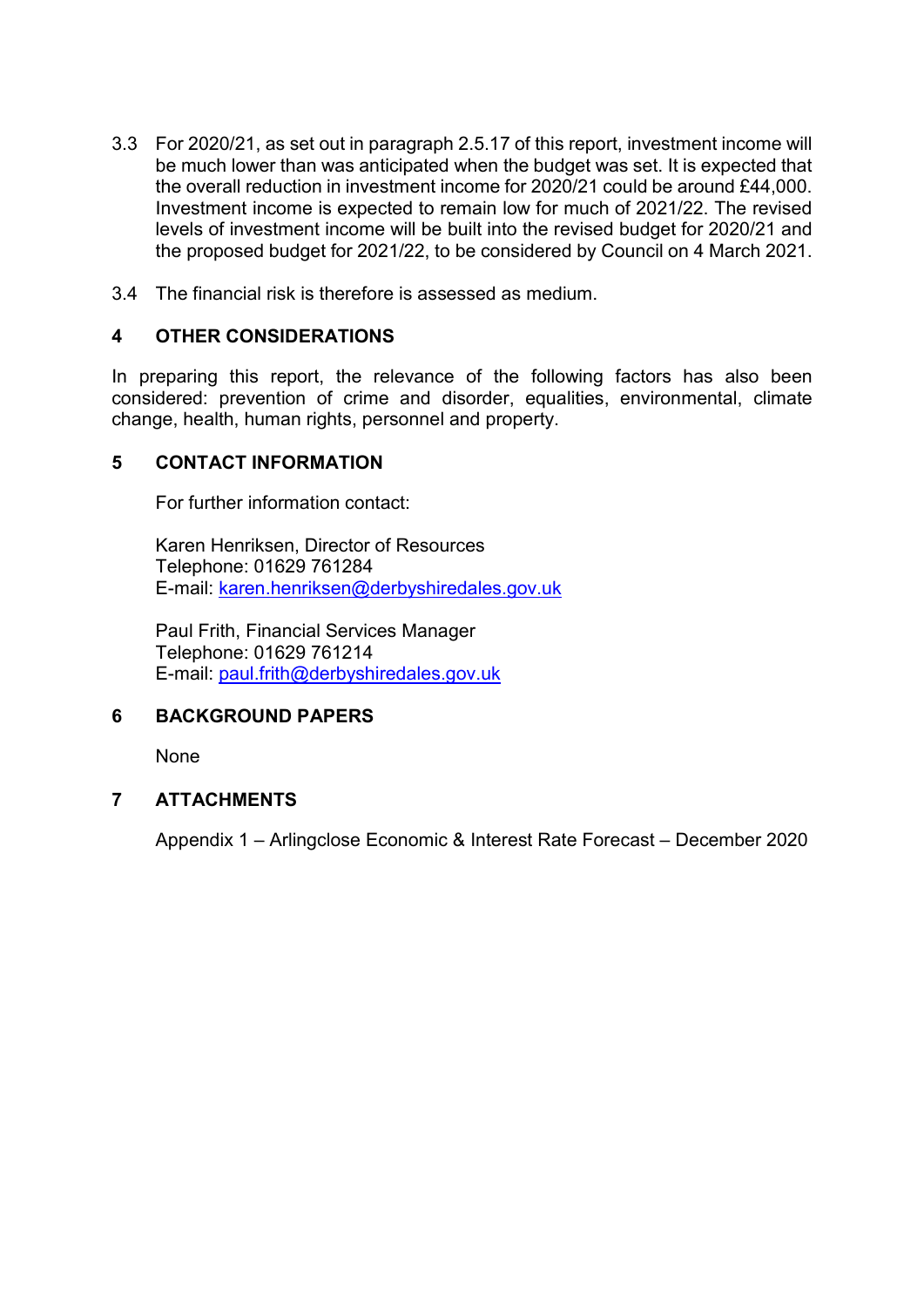## Appendix 1 – Arlingclose Economic & Interest Rate Forecast – December 2020

Underlying assumptions:

- The medium-term global economic outlook has improved with the distribution of vaccines, but the recent upsurge in coronavirus cases has worsened economic prospects over the short term.
- Restrictive measures and further lockdowns are likely to continue in the UK and Europe until the majority of the population is vaccinated by the second half of 2021. The recovery period will be strong thereafter, but potentially longer than previously envisaged.
- Signs of a slowing UK economic recovery were already evident in UK monthly GDP and PMI data, even before the second lockdown and Tier 4 restrictions. Employment is falling despite an extension to support packages.
- The need to support economic recoveries and use up spare capacity will result in central banks maintaining low interest rates for the medium term.
- Brexit will weigh on UK activity. The combined effect of Brexit and the after-effects of the pandemic will dampen growth relative to peers, maintain spare capacity and limit domestically generated inflation. The Bank of England will therefore maintain loose monetary conditions for the foreseeable future.
- Longer-term yields will also remain depressed, anchored by low central bank policy rates, expectations for potentially even lower rates and insipid longer-term inflation expectations. There is a chance yields may follow a slightly different path in the medium term, depending on investor perceptions of growth and inflation, or the deployment of vaccines.

### Forecast:

- Arlingclose expects Bank Rate to remain at the current 0.10% level.
- Our central case for Bank Rate is no change, but further cuts to zero, or perhaps even into negative territory, cannot be completely ruled out, especially with likely emergency action in response to a no-deal Brexit.
- Gilt yields will remain low in the medium term. Shorter term gilt yields are currently negative and will remain around zero or below until either the Bank expressly rules out negative Bank Rate or growth/inflation prospects improve.
- Downside risks remain, and indeed appear heightened, in the near term, as the government reacts to the escalation in infection rates and the Brexit transition period ends.